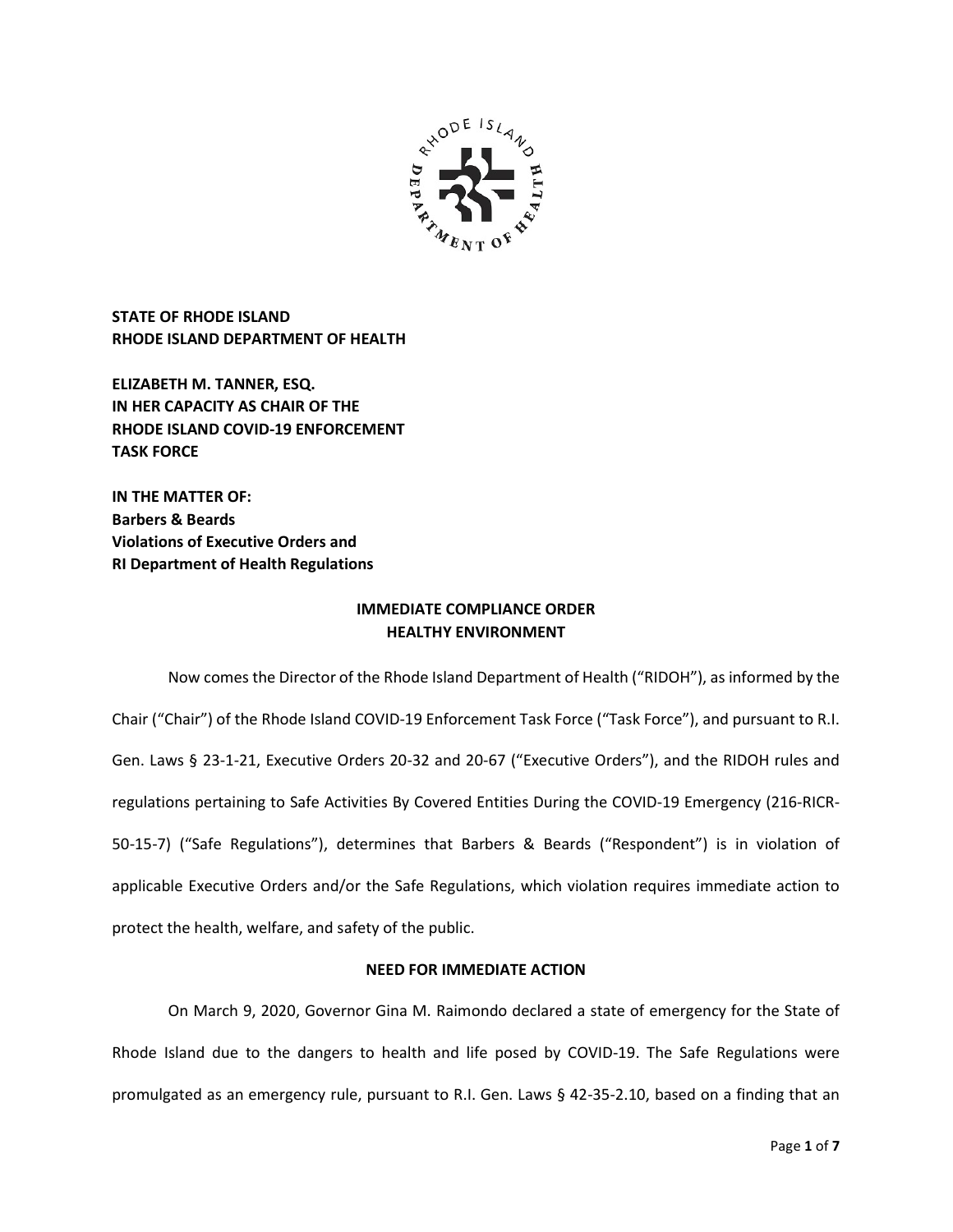imminent peril to the public health, safety, or welfare required immediate promulgation of the rule, specifically that "[i]n order to prevent further spread of COVID-19 as individuals begin to leave their homes more frequently and establishments begin to reopen, protective measures must be followed and implemented for individuals and establishments to resume operations so that the public's health and welfare is protected."

### GROUNDS FOR DETERMINATION OF VIOLATIONS

- I. Respondent is a personal services establishment located at 8 Highland Street in West Warwick.
- II. Respondent is a covered entity as defined in the Safe Regulations. As such, the Respondent is required to comply with applicable Executive Orders and the Safe Regulations.
- III. On or about July 23, 2020, a RIDOH inspector conducted a pre-licensure inspection of the Respondent, which included a Healthy Environment inspection of the Respondent. The inspector performed a checklist inspection based on the Safe Regulations and determined that Respondent scored an 11/11 for overall requirements. After the inspection, the inspector provided information and resources to the Respondent to help it maintain full compliance. This included providing necessary signs and posters and a recommendation to the Respondent on how to access www.ReopeningRI.com and the relevant websites for the Executive Orders, rules, regulations, and guidance.
- IV. On or about October 1, 2020, a Task Force inspector conducted a routine inspection of the Respondent. The inspector met with the owner, Jacob Lima ("Owner"), and again performed a checklist inspection based on the Safe Regulations. The inspector determined that the Respondent this time scored a 3/11 for overall requirements.
- V. Of note is the fact that Respondent failed to ensure that all employees wear a face covering with protection equivalent to an N-95 respirator and eye protection when performing services where the individual receiving the service must remove his or her mask and to collect full name, phone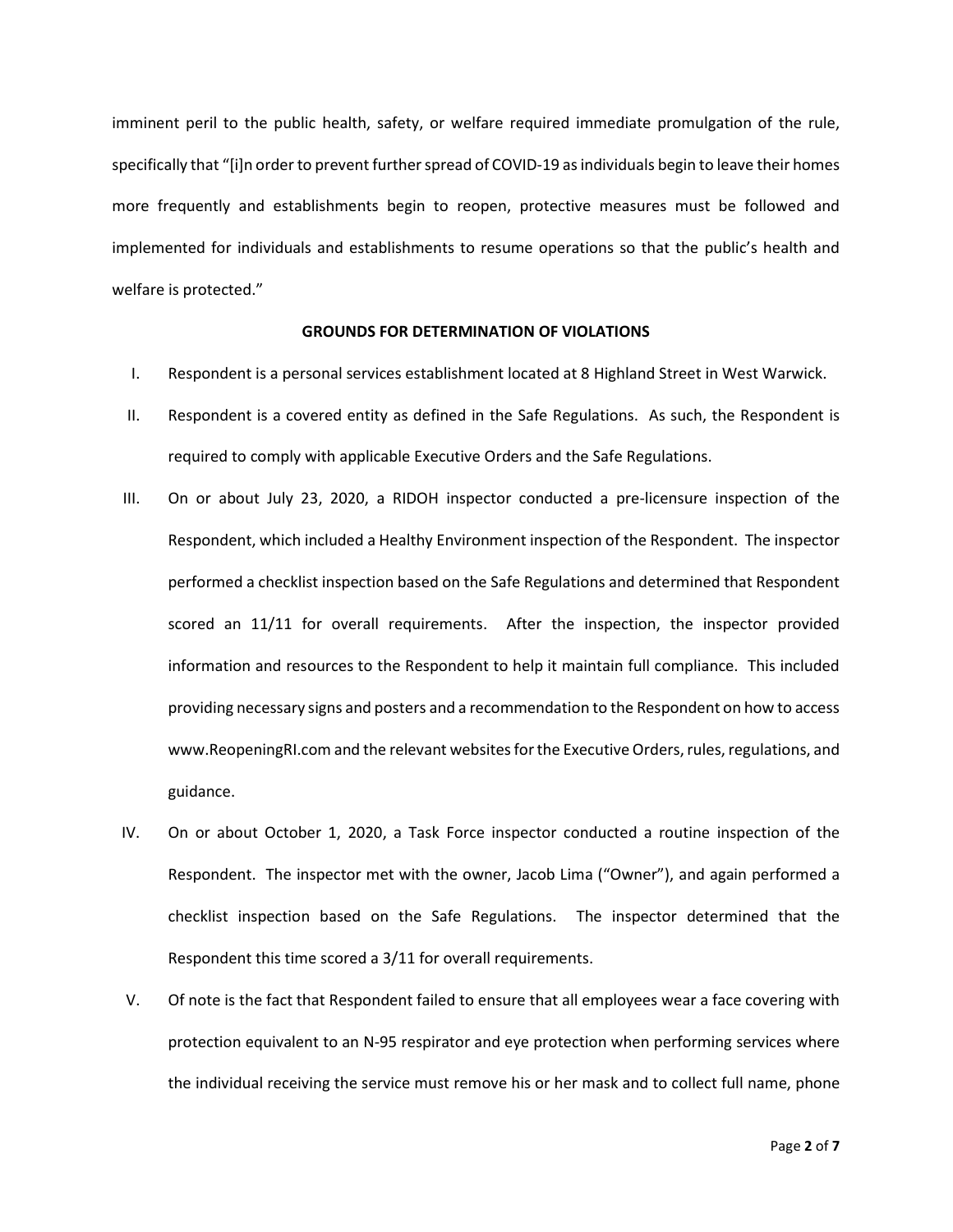number, and date and time(s) on site solely for purposes of contact tracing from all visitors and other entrants who have interacted with others present on site for a period of 15-minutes or more, or any duration for individuals receiving services for which they must remove their masks. The information must be maintained for thirty (30) days.

VI. Based on the foregoing, and int the absence of any other information to rebut the allegations, the Director of RIDOH has determined that Respondent is in present violation of applicable Executive Orders and/or the Safe Regulations and that immediate action is necessary to protect the health, welfare, or safety of the public.

#### VIOLATIONS

The following alleged violations stem from the October 1, 2020 reinspection.

- I. Respondent is in violation of Section 7.4.1(A)(3) of the Safe Regulations, which requires all individuals in an establishment to wear cloth face coverings unless physical distancing or an exception applies and requires establishments to deny entry to any employee, who is not otherwise exempt from the requirement or who refuses to wear a cloth face covering when required. The inspector observed two (2) employees in the store, neither of whom was wearing a cloth face covering. Neither employee claimed an exception, nor was either employee able to continuously maintain physical distancing. Of note was that the employees told the inspector that they wear their masks and were simply caught with them off, but when given the opportunity to put their masks on it was discovered that the employees did not actually have any masks to wear.
- II. Respondent is in violation of Section 7.4.1(A)(1)(f) of the Safe Regulations, which requires the designation of a point of contact who is familiar with the applicable Executive Orders and the Safe Regulations, and who will work with RIDOH on testing, contact tracing, case investigation, isolation and quarantine follow up. Upon request, Respondent could not identify a point of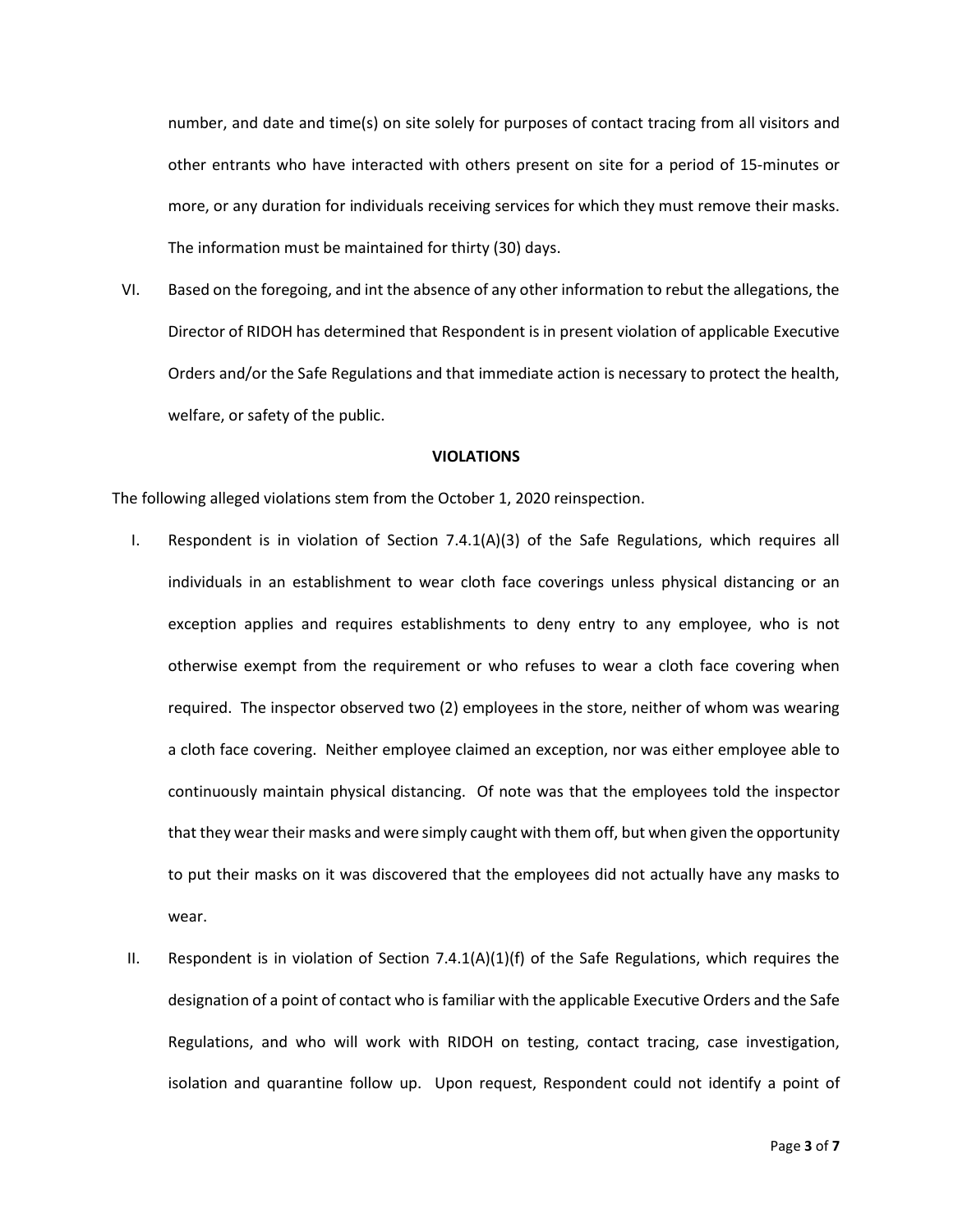contact. The inspector determined, moreover, that Owner, with whom she spoke, had a general lack of familiarity with the guidance and regulations.

- III. Respondent is in violation of Section 7.4.1(A)(1) of the Safe Regulations, which requires each covered entity to develop, maintain, and ensure compliance with a written plan for the safe operation of the establishment. Upon request, Respondent admitted to not having a written plan, and appeared unfamiliar with the requirement.
- IV. Respondent is in violation of Section 7.4.1(A)(8) of the Safe Regulations, which requires all covered entities to maintain an employee work log that identifies the full name, phone number, and the date and time of all shifts worked by each employee. This work log must be maintained for at least thirty (30) days. Upon request, Respondent admitted to not having an employee work log, and appeared unfamiliar with the requirement.
- V. Respondent is in violation of Sections 7.4.1(A)(6) & (7) of the Safe Regulations, which require each covered entity to ensure the performance of environmental cleaning of its establishments once per day and to maintain records documenting such environmental cleaning. Upon request, the Respondent produced a cleaning log, but the log was completely empty, no records having been kept.
- VI. Respondent is in violation of Section 7.4.1(A)(2) of the Safe Regulations, which requires each covered entity to implement and ensure compliance with screening of all individuals entering its establishment(s) at any time for any reason. Upon inquiry, the Respondent admitted that it did not conduct entry screening. In addition, there were no posters visible at or near the entrance concerning entry screening.
- VII. Respondent is in violation of Section 7.4.1(A)(4) of the Safe Regulations, which requires each covered entity to ensure the placement of posters or signs at entry to its establishments educating any individual at the establishment concerning entry screening, required physical distancing, use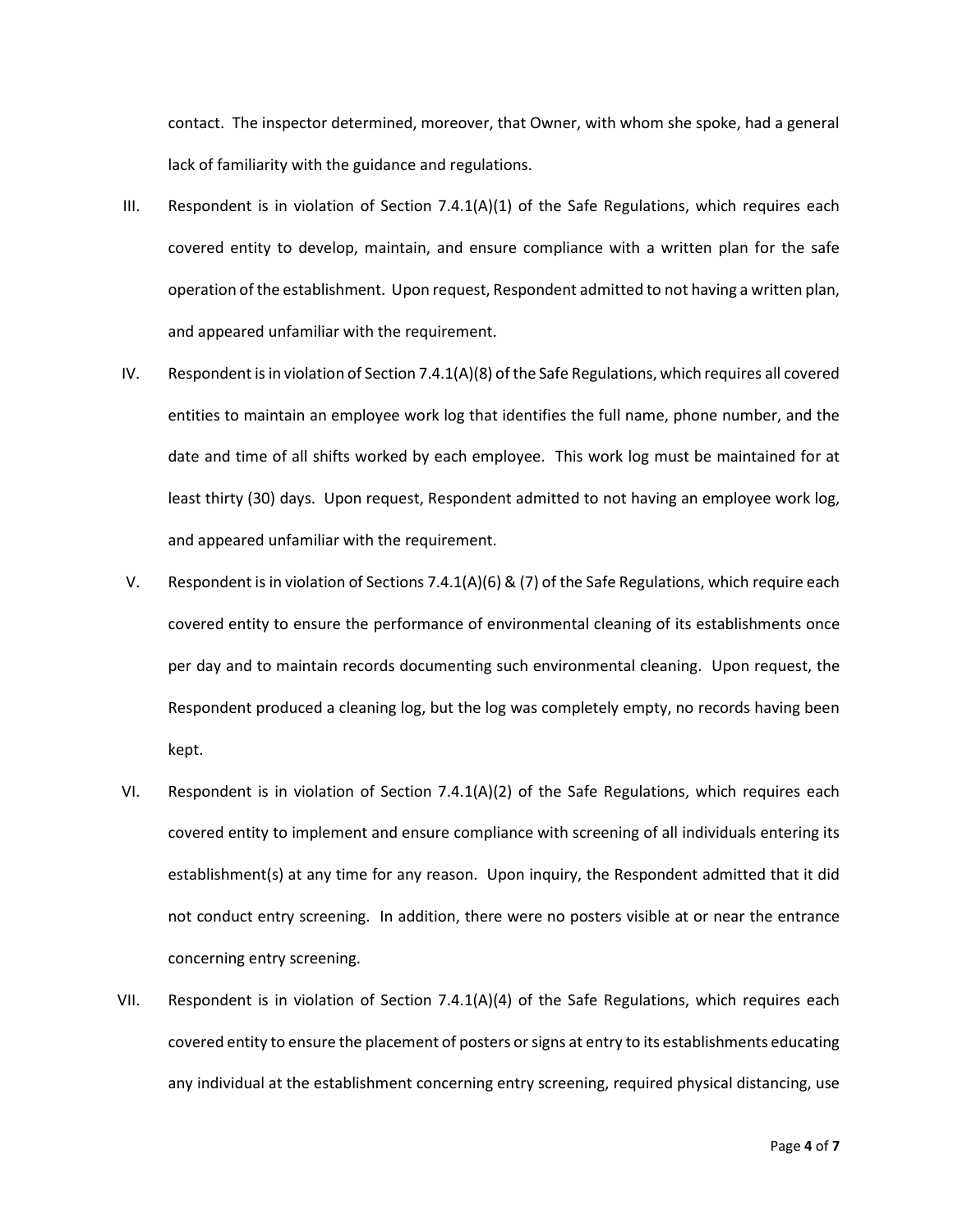of cloth face coverings, and other subjects as provided in guidance issued by RIDOH. The inspector observed that none of the required information was posted at the entry to the establishment and concluded, therefore, that the Respondent failed to ensure the placement of required posters.

- VIII. Respondent is in violation of Section 7.4.1(A)(1)(a) of the Safe Regulations, which requires establishments to ensure compliance with a plan that includes procedures relative to, among other things, physical distancing at all times, to the extent feasible, and additional measures to be taken in high traffic, communal, or other areas where physical distancing is not feasible. As stated, above, Respondent admitted to not having the required plan and the inspector observed that there were no measures in place to ensure that physical distancing was maintained.
- IX. Respondent is in violation of Section 7.4.6(A)(3) of the Safe Regulations, which requires that services where the individual receiving personal services must remove his or her mask, including in shared, communal facilities, or enclosed spaces, shall only be performed if: (a) The personal service professional wears a face covering with protection equivalent to an N-95 respirator, such as a KN-95 respirator, and eye protection, such as goggles or a face shield; and (b) The unmasked individual maintains physical distancing from all other individuals, besides the personal service professional. The inspector observed both employees shaving customers who were not wear cloth face coverings. The employees, themselves, were not wearing face coverings of any sort.
- X. Respondent is violation of Section 7.4.6(A)(4) of the Safe Regulations, which requires that information must be collected from all visitors to establishments offering personal services, and other entrants who have interacted with others present on site or for a period of 15-minutes or more solely for the purposes of contact tracing, provided that information from individuals who received a service in accordance with Section 7.4.6(A)(3)—i.e., where customer cannot wear a face covering—must be collected regardless of the amount of time he or she was present on site. Upon request, Respondent admitted to not collecting the required information.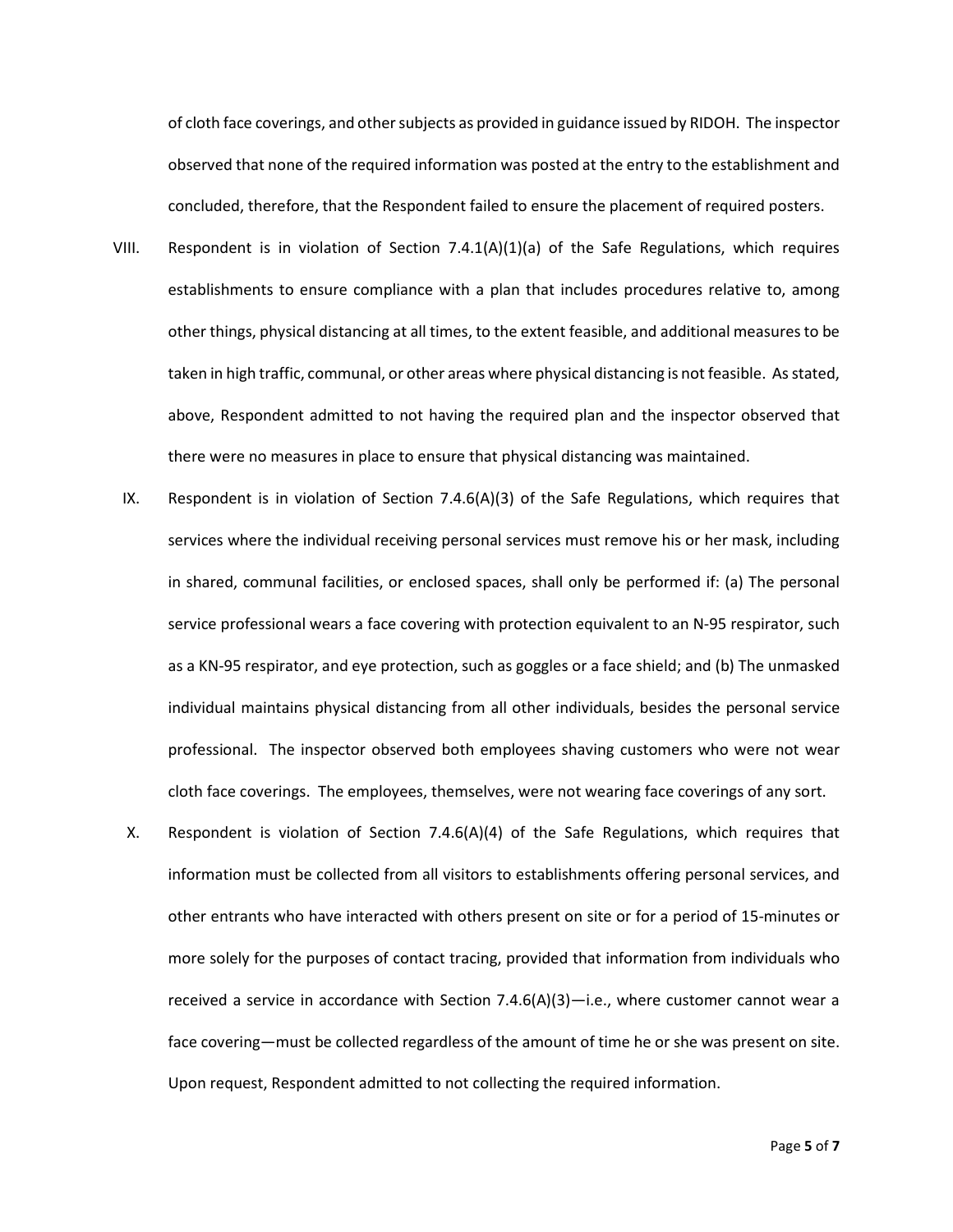#### **ORDER**

It is hereby ORDERED, that Respondent is immediately closed until such time as violations are remedied to the satisfaction of the Director of RIDOH by fulfilling the conditions as set forth below:

- I. Respondent shall require all employees in its establishment to wear cloth face coverings unless physical distancing can be continuously maintained, or an exception applies. In accordance with Section 7.4.1(3)(a) of the Safe Regulations, Respondent shall deny access to its establishment to any employee who refuses to wear a cloth face covering when required by the Safe Regulations unless an exception applies.
- II. Respondent shall designate a point of contact who is familiar with applicable Executive Orders and the Safe Regulations, and who will work with RIDOH on testing, contact tracing, case investigation, isolation and quarantine follow up.
- III. Respondent shall develop, maintain, and ensure compliance with a written plan for the safe operation of the establishment.
- IV. Respondent shall maintain an employee work log that identifies the full name, phone number, and the date and time of all shifts worked by each employee. This work log must be maintained for at least thirty (30) days.
- V. Respondent shall ensure the performance of environmental cleaning of its establishment once per day and maintain records documenting such environmental cleaning.
- VI. Respondent shall implement and ensure compliance with screening of all individuals entering its establishment(s) at any time for any reason.
- VII. Respondent shall ensure the placement of posters or signs at entry to its establishment educating any individual at the establishment concerning entry screening, required physical distancing, use of cloth face coverings, and other subjects as provided in guidance issued by RIDOH.